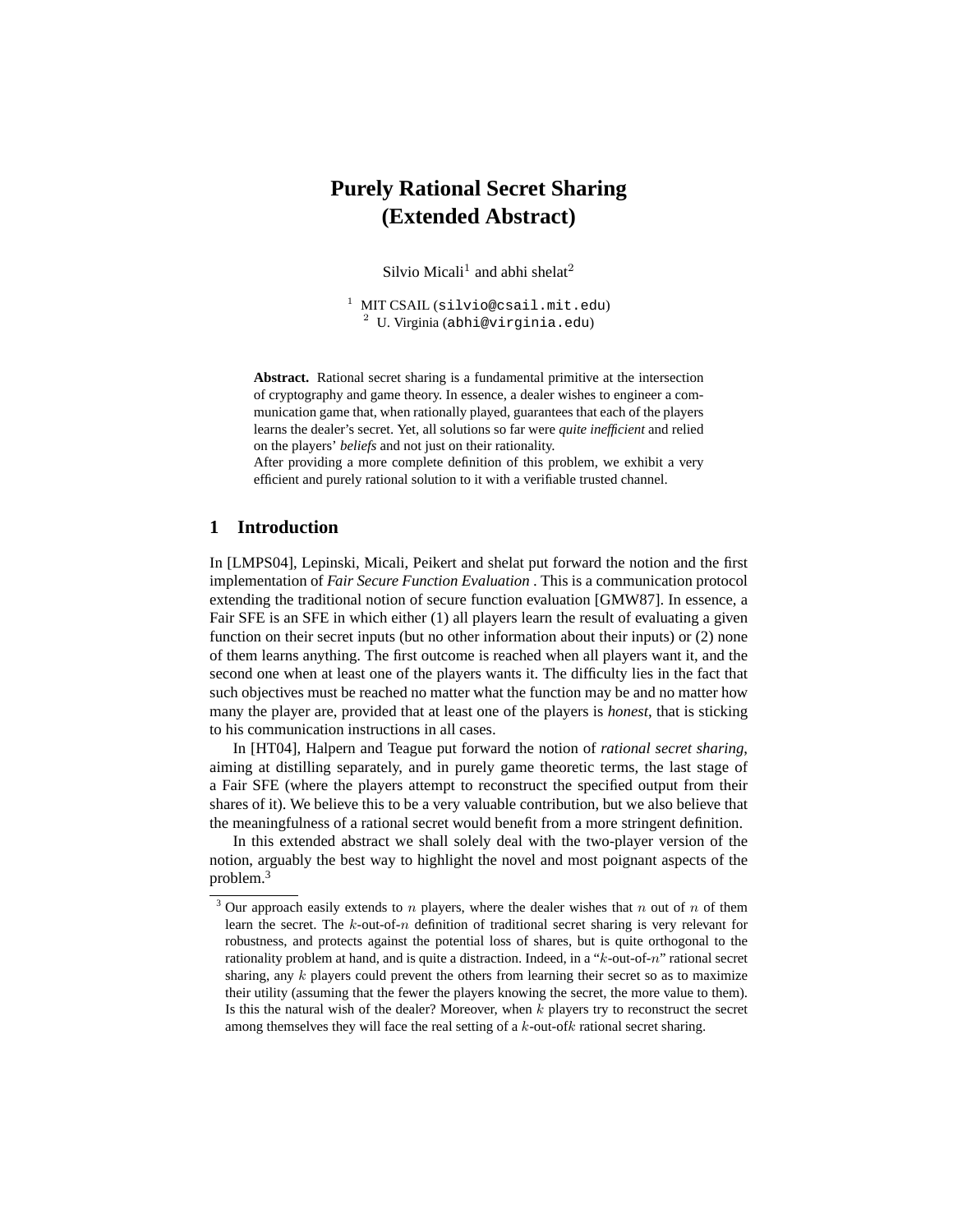#### **1.1 Rational Secret Sharing as a Special Form of Mechanism Design**

**The Intuitive Notion.** At the verge of dyeing, a *dealer* possessing a secret string S wishes to ensure that two players will later on be able, *together*, to learn S. To this end, he provides each player i with his share of the secret, a string  $S_i$ . Each share is individually meaningless (i.e., its distribution is independent of  $S$ ), while collectively the two shares reveal S. If the players were both honest, the dealer's goal could be trivially achieved. Unfortunately, honesty is not an available commodity: each player is assumed to be *rational* (i.e., always trying to maximize his own utility), and the utilities that the players attach to the possible ways of learning  $S$  are quite problematic. In particular, each player prefers best to be the only one to learn  $S$ , less to learn  $S$  along with some other players, and even less not to learn  $S$  at all. Accordingly, the dealer wishes to chose the shares such that,

for a suitable communication channel, there exists a communication game that, when rationally played, yields the secret to both players.

It is thus worth quickly recall the traditional notions of solving a game.

**Game Solution Concepts.** Given a game G, a solution concept essentially is a way of predicting how  $G$  will be played. From the cryptographic perspective of the authors, traditional "solution concepts" are only partially meaningful, as they are stated from the perspective of *individual* players, disregarding *collusion* altogether. Nonetheless their meaningfulness is intact for the problem at hand, if restricted to just two players. (Which is indeed a main reasons to focus on this restriction.)

The strongest, traditional solution concept is that of solvability in *dominant strate*gies. Here, each player has a strategy  $\sigma_i$  that is best of him, no matter what strategies the other players may use. In such a case predicting that each player i will play  $\sigma_i$  is indeed the strongest form of prediction. Note that in choosing such a  $\sigma_i$ , each player i does not need to rely on the rationality on the other players, but just be rational himself! Unfortunately, not all games admit dominant-strategy solutions.

The next best solution concept is *dominant solvability.* Let us explain (again in the two-player setting). In a game  $G$ , a strategy  $\alpha$  for player  $A$  is said to weakly dominate another strategy  $a'$  for A if (1) for all possible strategies b of player B, A's utility under  $a$  is greater than or equal to his utility under  $a'$ ; and (2) for at least one strategy  $b'$  of B, A's utility under a is strictly greater than his utility under  $a'$ . This being the case, a rational A should remove strategy  $a'$  and all of his weakly dominated strategies from consideration. And a rational  $B$  should do the same on his side. Trusting that  $B$ has done so, A should then eliminate from his remaining strategies all those that now become weakly dominated (relative to the strategies left over to  $B$ ). And so on, until neither player can eliminate any more strategies. If at that point player  $A$  is left with a single strategy a and player B with a single strategy b, then G is called *dominant solvable*, and  $(a, b)$  is a very strong prediction for the way in which  $G$  will be rationally played. Notice, however, that this second solution concept is weaker than the first one, since each player must rely non only on his rationality, but also on that of his opponent. Again, not all games admit such a strong solution concept.

The next solution concept in line is a Nash equilibrium. This is a pair of strategies  $(a, b)$ , a for A and b for B, such that a is the best strategy for A if he believes that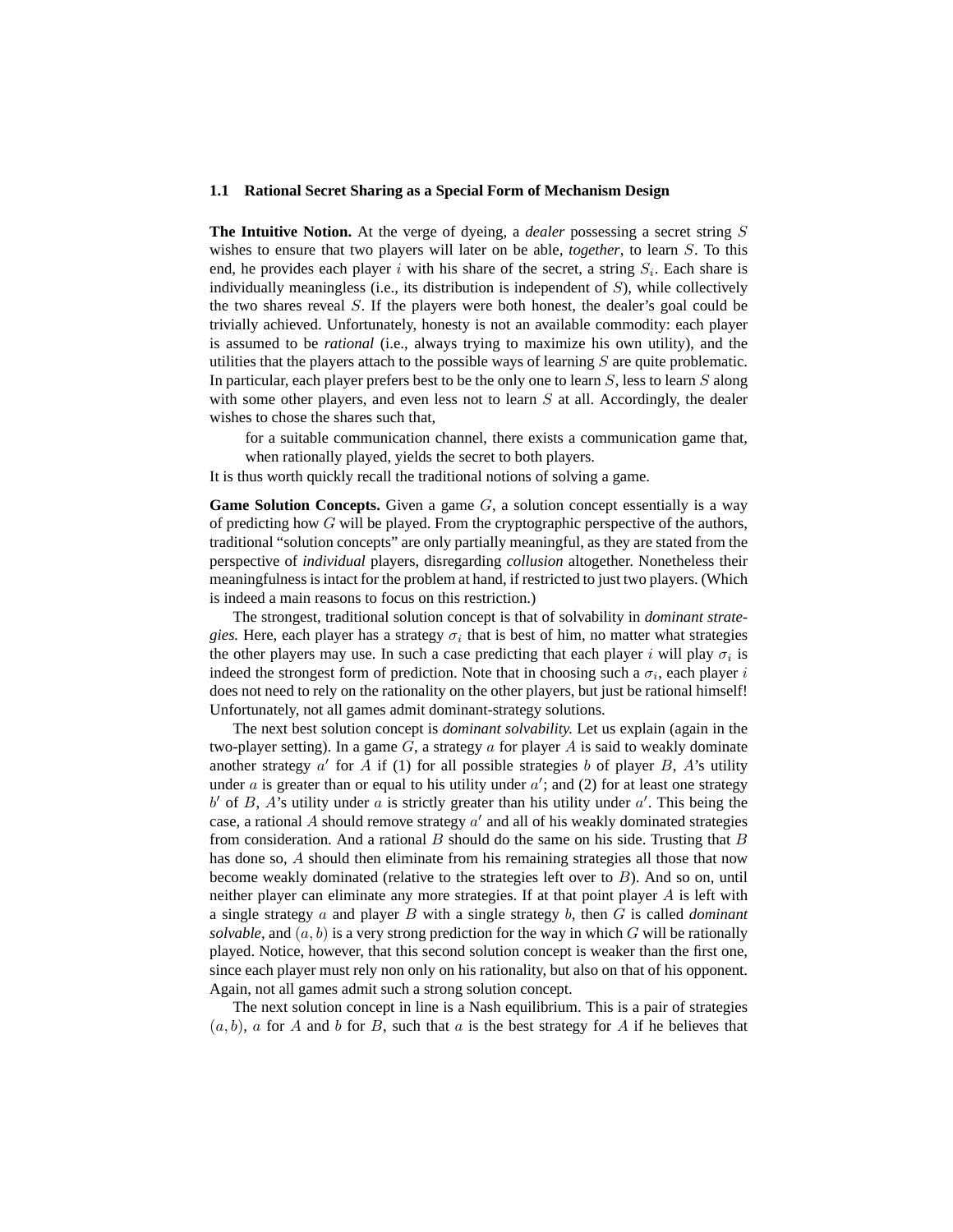B will play b (and symmetrically for  $B$ ). The good news is that each game admits such equilibria, but the bad news is this is a *very distant third* among these solution concepts. The meaningfulness of a Nash equilibrium in fact depends not only on the rationality of both players, but also on their *beliefs.* Typically a game has a plurality of equilibria, often having symmetric payoffs, making it very uncertain to predict which of them will be played. Furthermore, the game may easily not end up in equilibrium at all. If A believes that equilibrium  $(a, b)$  will be played, while B believes  $(a', b')$ , then the strategy profile ultimately played may be  $(a, b')$  which needs not to be an equilibrium at all!

**Mechanism Design.** Very roughly said the goal of mechanism design is to engineer a game so that, "at equilibrium", a given property  $P$  is guaranteed to hold. The quality of such design therefore crucial depends on the solution concept adopted: it is very meaningful when the game has dominant strategy solution, it is very meaningful when the game is "dominant solvable", and has only very limited meaningfulness when the game is "Nash solvable." The latter is indeed the case even if P is *guaranteed to hold at each of possible Nash equilibria of the game*. In a sense, if the game has k Nash equilibria, then —due mismatched beliefs— it roughly has  $k^2$  ( $k^n$  if there are n players) possible ways not to end in any equilibrium.

Another measure of quality in mechanism design is the amount of knowledge about the players (e.g., knowledge about their utilities) required to engineer the game. Indeed, since precise knowledge about the players may not be available or too expensive to gather, the lesser the knowledge required from the designer the better.

**Rational Secret Sharing and Mechanism Design.** We propose to view *rational secret sharing as a special mechanism-design problem*. The property to guarantee in an rational play is "all players learn the secret". And the engineered game should be a purely communicational one. Namely, (1) the only actions the players can take consist of exchanging messages over a special channel, (2) no trusted party can be involved in the game, and (3) no exogenous punishments, fines, etc. can be triggered by the final outcome: the players' utilities must solely depend on who has or has not learned the secret.

This point of view enables us to extend to rational secret sharing the same quality analysis applicable to mechanism design, thus enabling a more meaningful comparison among various RSS protocols primarily focusing on their game theoretic properties.

#### **1.2 Prior Solutions**

In their quoted paper, Halpern and Teague present a protocol for the 3-out-of-3 case (and then show how to modify it for the m-out-of-n case, where  $3 \le m \le n$ ). Their protocol guarantees that all players learn the secret at a Nash equilibrium whose strategies survive the iterated elimination of weakly dominated strategies (IEOWDS for short). Rather than the *swap channel* of Lepinski, Micali, Peikert, and shelat, they rely on *simultaneous-broadcast channels*, and prove that no rational secret sharing protocol can be fixed-round with such channels. A main limitation of their protocol is that the trusted dealer continues to be an active participant. (In most settings, such a dealer could directly inform the players of what the secret is.)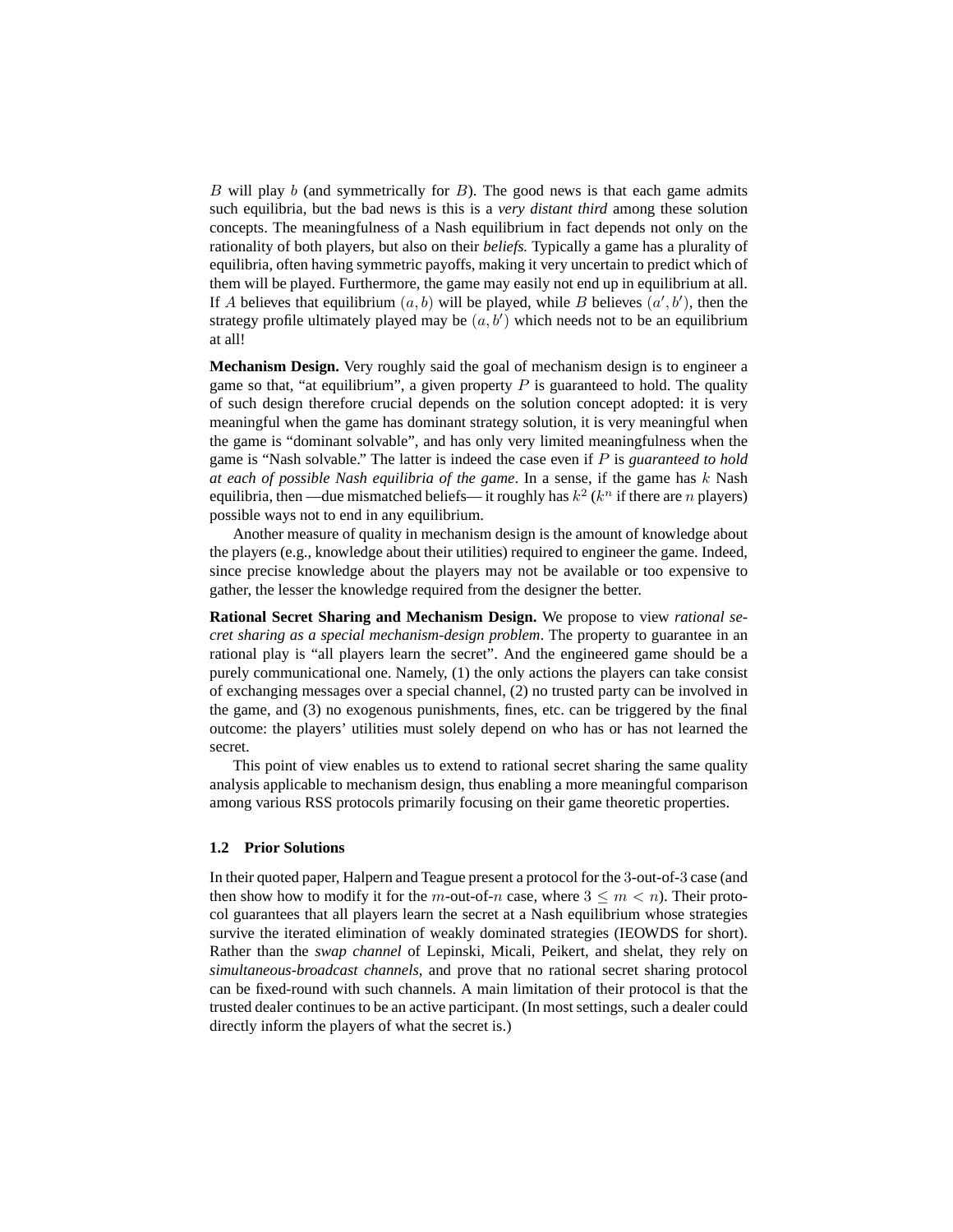Gordon and Katz [GK06] present a protocol for just two players that dismisses the need for the periodic involvement of the dealer. Their protocol too relies on simultaneousbroadcast channels, and guarantees that all players learn the secret at a Nash equilibrium whose strategies survive IEOWDS. Abraham, Dolev, Gonen, and Halpern [ADGH06] present a similar protocol, but focus on defining (and protecting against) coalitions of rational players.

Lysyanskaya and Triandopoulos [LT06], with the same channels and implementation type, consider a model with a mix of rational and malicious players.

Kol and Naor [KN08b] present a quite different protocol with simultaneous-broadcast channels, which guarantees that all players learn the secret at a "strict Nash equilibrium", a locally stronger version of a Nash equilibrium. (In essence, any player deviating from his own equilibrium strategy expects to receive a strictly smaller utility.)

**A Separate Protocol.** We wish to mention an interesting and recent protocol of Ong, Parkes, Rosen, and Vadhan [OPRV08]. Their protocol however works in a quite different model. On one side, it does not require any special channels (that is, it relies on ordinary broadcast channels rather then simultaneous-broadcast ones). On the other, it relies on the *honesty* of a few players. (As we focus solely on rational players, we shall not include this protocol in any future discussion or comparison.)

## **1.3 Weaknesses of Prior Solutions**

**Protocol Inefficiency and Excessive Designer Knowledge.** The prior protocols share the following logical structure. The players interact in several rounds, using some special channels. The protocol has a special round  $R$ , unknown to the players because it is secretly selected by the dealer according to a given distribution. If no player "cheats" then all players learn the secret. A player can successfully cheat only if he correctly guesses  $R$ . If a player  $i$  erroneously guesses  $R$ , then no one learns the secret (which gives i utility  $u_i$ ). But if i guesses R correctly (and acts appropriately), then he is the only one to learn the secret (which gives him utility  $U_i$ ).

In essence, therefore, to hope that it is rational to stick to the protocol's prescribed strategies without cheating, letting  $p$  be the probability of successfully guessing  $R$ ,  $p$ needs to be so small that  $p \cdot u_i \leq (1-p)U_i$ . This shows two separate weaknesses of these protocols. First, because properly engineering the game implies properly selecting  $p$ , the designer needs to know the  $u_i$ 's and the  $U_i$ 's quite accurately. (Thus, from a mechanism design perspective, this diminishes the quality of these approaches. In particular because they cannot be used when a good knowledge of the players' utilities is not available.) Second, this implies that all prior protocols run in exponential time. In fact, independent of the distribution according to which  $R$  is selected, the expected number of rounds of the prior protocols must be exponential in  $k$ , assuming as it is natural that all players utilities are presented in binary, and that their length is  $k$ .

This inefficiency alone would be sufficient reason to seek new protocols. But another problem lurks in the background.

**Limitation of Prior Designs.** Prior solutions ensure that the property "all players learn the secret" holds at a given Nash equilibrium  $NE$  of the engineered game. As discussed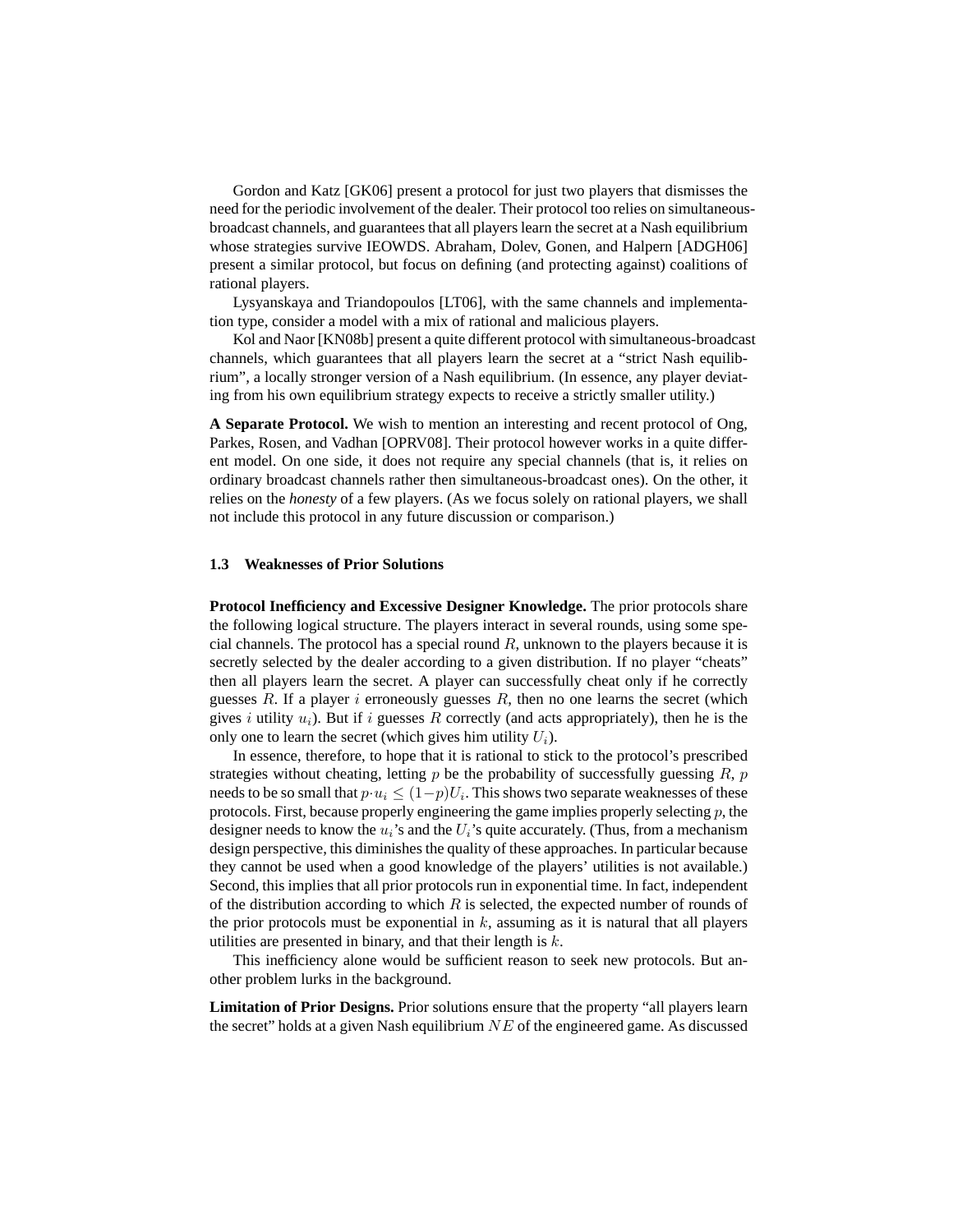for general mechanism design, however, this assurance is far from guaranteeing our property for two separate reasons: *equilibrium selection* and *equilibrium absence*. Let us discuss the first reason first. Even if one were certain that the engineered game will end up in an equilibrium, he could not be certain of which equilibrium would be actually selected. And since, in the engineered games of the previous works, our property was guaranteed only at one of the possible Nash equilibria, there is a real possibility that the equilibrium ultimately selected is not one in which all players learn the dealer's secret. Let us now discuss the second reason. The meaningfulness of any Nash equilibrium is inextricably to a given set of beliefs of the players. Thus, even if all players learned the secret at each Nash equilibrium of the engineered games, there is no guarantee at all that the engineered game ends up in equilibrium. Because the players's beliefs may not properly match, the first player may believe that Nash equilibrium  $(a, b)$  will be played out, and thus rationally (based on this belief!) plays strategy  $a$ . The second player may believe that equilibrium  $(a', b')$  will be played out, and thus chooses to play strategy  $b'$ . And the final outcome  $(a, b')$  may not be an equilibrium, let alone guarantee that all players learn the secret.

To be sure the prior protocols ensured that all players learned the dealer's secret not just at a generic Nash equilibrium, but at one whose strategies survived IEOWDS. But while of value, this additional quality of the Nash does not alleviate the above concerns at all. As long as multiple Nash survive IEOWDS (which is the case in prior protocols), then equilibrium selection and equilibrium absence will continue to poison the landscape.

To be sure too, some of the prior RSS protocols guaranteed that all players learned the secret at a an even stronger type of equilibrium, such as the strict Nash of [KN08b]. But these equilibria are in a sense only "locally stronger." That is, if the players believe that a strict Nash equilibrium  $E$  will be played out, they would have "even less incentives" —so to speak— of deviating, but this does not mean that the players have "stronger beliefs" —so to speak again— that  $E$  will be played out. Accordinly, strict Nash equilibria too offer little protection against the main problems of equilibrium selection and equilibrium absence.

In sum, *in all prior works, the property that all players learned the dealer's secret did not solely depend on the players' rationality, but also on their beliefs.* And thus all prior protocols suffered from all the weakness entailed by the latter dependency.

#### **1.4 Our Contributions**

Our contributions can be summarized as follows.

- *Modeling*. We put forward a more complete modeling of the RSS problem.
- In particular: we highlight the inputs available to the designer of protocol; provide a more comprehensive set of utilities —including the possibility of learning the wrong secret—; highlight the necessity of modeling RSS as a potentially infinite communication game; provide a very general definition of a communication channel; highlight the necessity of worrying about other channels even in a communication game designed for a specific channel; provide the first rationalization of aborting in a communication game; and bring to the fore the necessity of including bargaining into the definition of RSS.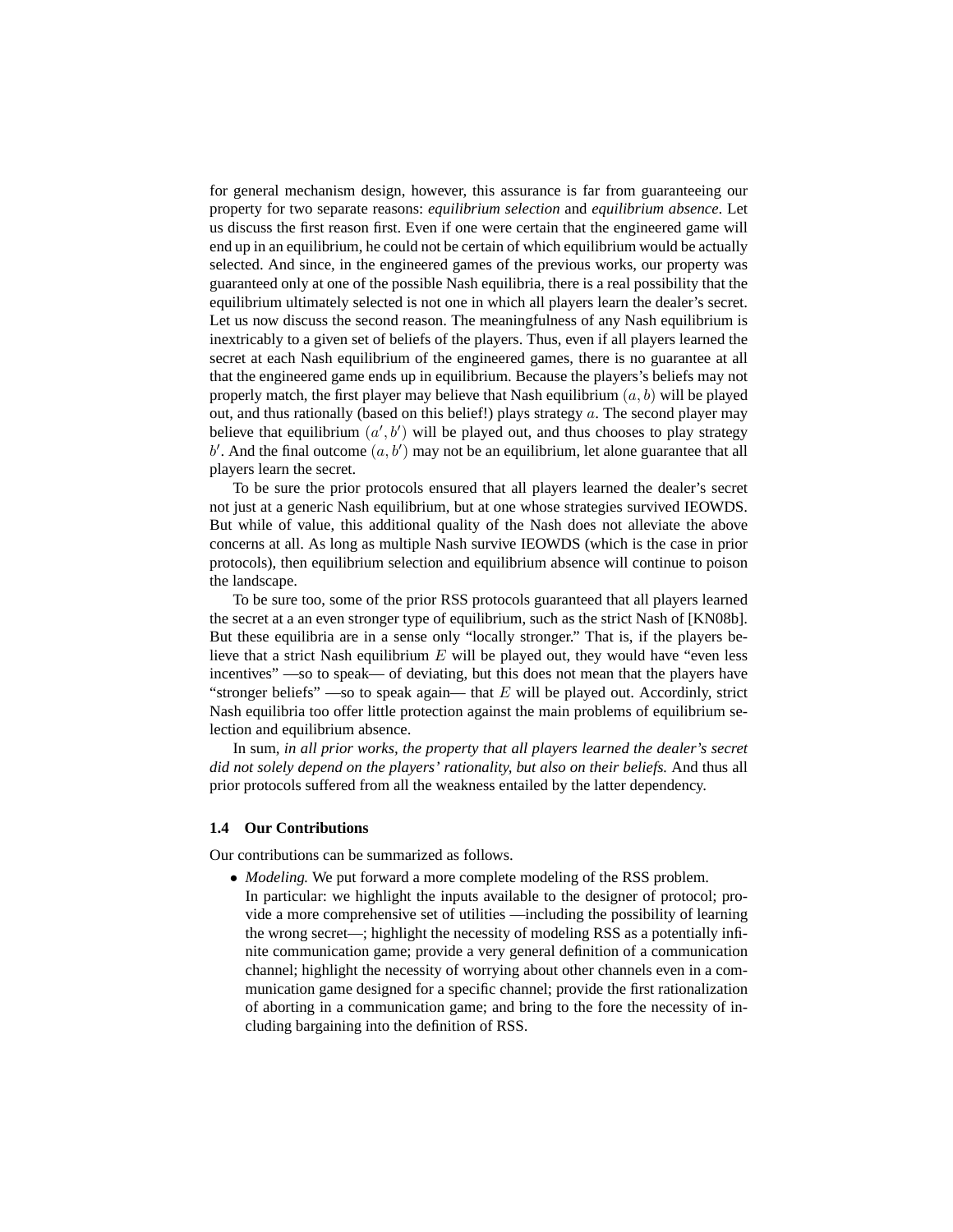• *Purely Rational Implementation.* Our RSS protocol is an *implementation in surviving strategies*, as put forward by Chen and Micali [CM08]. In essence, such an implementation is "equilibrium-less." It guarantees that the desired property holds for any combination of strategies surviving IEOWDS. Implementation in surviving strategies thus implies that *the desired property is guaranteed based solely on the rationality of the players, and not on their beliefs.* In a sense, as long no player chooses a dumb strategy the property holds.

Actually, our protocol satisfies a stronger notion of implementation: namely, the surviving strategy of each player is essentially *unique*. <sup>4</sup> That is, in our RSS protocol, after iteratively deleting all weakly dominated strategies, essentially a single strategy survives for each player, and playing these two strategies guarantees that both players learn the secret. That is, *our RSS protocol essentially is a dominant solvable game.*

Note that IEOWDS often eliminates very few strategies (a fact that has been used to argue that Nash equilibria that survive IEOWDS is a solution concept not really better than an ordinary Nash). Thus it is even more remarkable that our protocol is such that, for any player, all but one strategy is "rationally credible."

Note too that, in general, which strategy survive IEOWDS depends on the order in which the strategies are eliminated. In our case, however, the (essentially) unique surviving strategy of a player is the same irrespective of any possible elimination order.

In sum, our solution concept is indeed very strong.

• *Communication Channel and Security.* Our communication channel uses only ordinary envelopes (as a way of temporarily and perfectly hiding a secret value) and the dealer's public key.

The security depends on the ability of envelopes to perfectly hide their content and unforgeable digital signatures.

• *Operational Efficiency.* Ours is the first polynomial-time RSS protocol, fully accounting for all inputs. In fact, each surviving strategy requires a total of  $10k$ envelope operations,  $4kL$  bit operations, plus the time of verifying two signatures relative to k-bit public keys. Here L is an upperbound to the length of the binary representation (of the absolute value) of any of the players' utilities, and  $k$  is a security parameter. The security parameter  $k$  controls the probability that something goes wrong. (The probability of something going wrong is guaranteed to be exponentially small in  $k$ .)

The total number operations required by the dealer consist of  $4kL$  bit operations, the time necessary to generate matching public and secret keys of a digital signa-

<sup>&</sup>lt;sup>4</sup> The reason that we do not say unique is that, as we shall argue, a pure communication game  $G$  should be modeled as a possibly infinite sequence of the same sub-game  $g$ . Thus, a strategy of any player in G actually consists of a sequence of strategies,  $\sigma_1, \sigma_2, \ldots$ , where  $\sigma_j$  is the player's intended strategy for jth copy of  $g$ , if reached. By saying that each player has an essentially unique surviving strategy in G we mean that any of his surviving strategies is of the form  $s, \sigma_2, \ldots$ , where s is fixed; that is first sub-strategy is the same for any surviving strategy of the player. And when all players play their first such strategies, G terminates.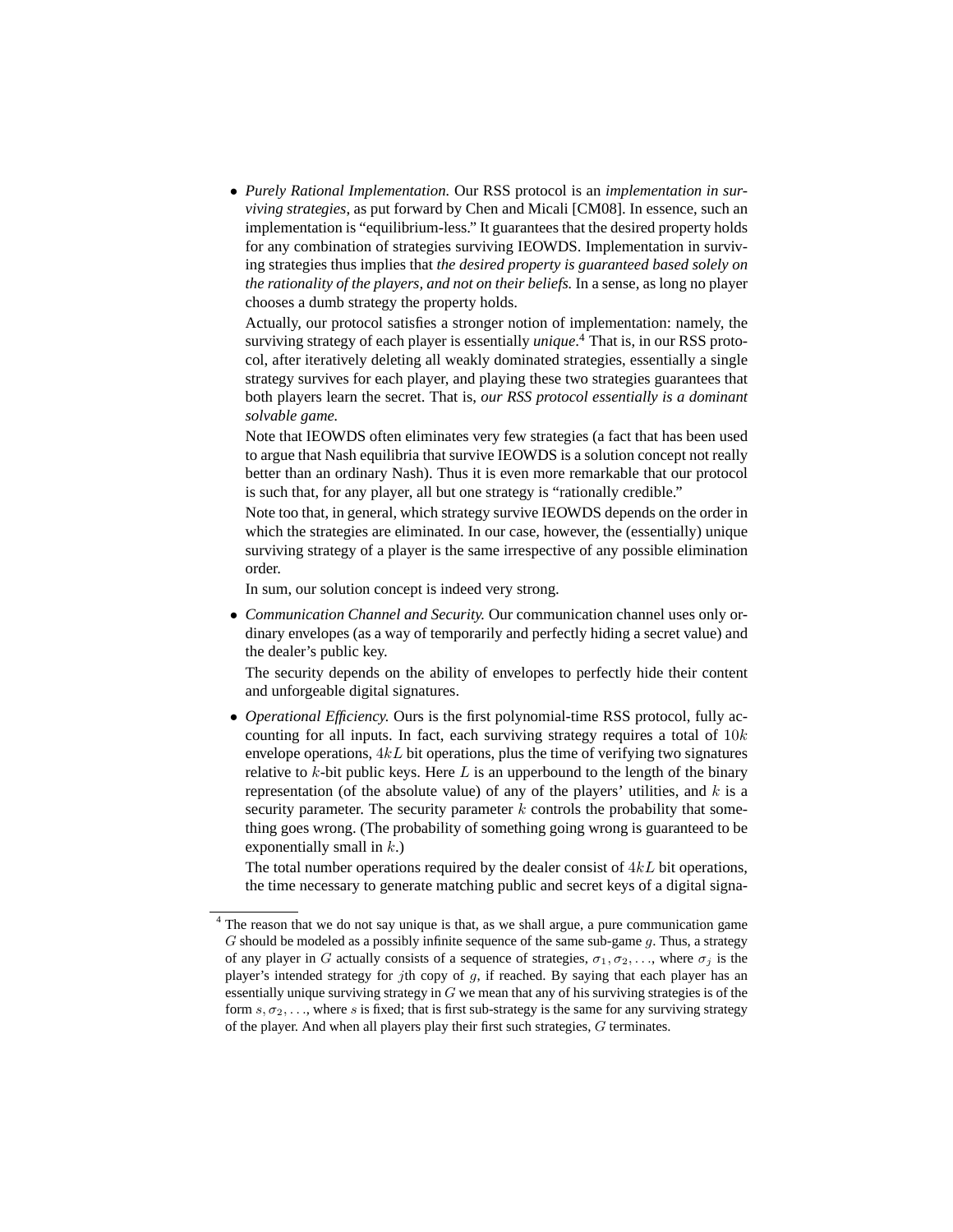ture with security parameter  $k$ , and the time of producing two signatures relative to  $k$ -bit public keys.

• *Round Efficiency.* A play of our surviving strategies involves only 6 rounds (1 for the players, and 5 for the channel).

# **2 Selected Modeling Issues**

**Dealer Secret, Player Outputs, Player Utilities, and Designer Knowledge.** For concreteness, we model the secret as a uniformly selected string of  $n$  bits. (Our protocol of course works for all kinds of other distributions as well.)

We assume that, upon termination, each player outputs either an  $n$ -bit string (interpretable as the player's guess for the dealer's secret) or the special symbol "?" (interpretable as the player's having no information about the secret). The protocol terminates when a prespecified stage is publicly reached, or when either one of the players *aborts,* that is stops communicating and for ever takes no further action —after setting his own output.<sup>5</sup>

We define an outcome of an RSS protocol to consists of the outputs of both players, distinguishing three types of outputs for each player: (1) the correct secret string of the dealer, (2) the symbol "?", and (3) an incorrect string. We assume that each player prefers them in this order, and prefers the inverse order for the output of the other player. That is, denoting by  $K_i$  (for "i knows the secret") an output of the first type, and by  $W_i$  (for "*i* wrongly learns the secret) an output of the third type, and by  $u_i$  the utility function of player  $i$ , we assume that the utilities of the first player over the possible 9 outcomes are as follows:

$$
u_1(K_1, W_2) \ge u_1(K_1, ?) \ge u_1(K_1, K_2) \ge
$$
  
\n
$$
u_1(?, W_2), \ge u_1(?, ?) = 0 \ge u_1(?, K_2) \ge
$$
  
\n
$$
u_1(W_1, W_2), \ge u_1(W_1, ?) \ge u_1(W_1, K_2).
$$

Player 2's utilities are symmetrically defined. (Setting the players' utilities to 0 when both of them have no information about the secret is somewhat arbitrary, but concretely useful to fix our thoughts.) All of the above inequalities can be strict. But for our analysis it suffices that  $u_1(K_1, ?) > u_1(K_1, K_2) > u_1(?, ?) > u_1(W_1, W_2)$ , and symmetrically for player 2. That is, each player prefers learning the secret alone to learning together with the other player, prefers the latter to not learning the secret, and prefers the latter to learning the wrong secret.<sup>6</sup> It is also useful to assume that a player's expected utility when randomly guessing the secret is negative. (Alternatively, we must

<sup>5</sup> That is, we explicitly assume that one players' aborting is detectable by the other player. (After all, stopping all communications should be "eventually detectable" in practical settings, and immediately detectable in synchronous ones.) Alternatively, each player may keep track of his current output at all times (rather than producing his output at termination). This way if a player aborts without the "courtesy" of informing the other player, the latter' output is properly set.

<sup>&</sup>lt;sup>6</sup> Indeed, if the secret were the combination of a safe with money and a bomb inside, and the safe exploded when the wrong combination were entered, learning the wrong secret could have truly negative utility for a player!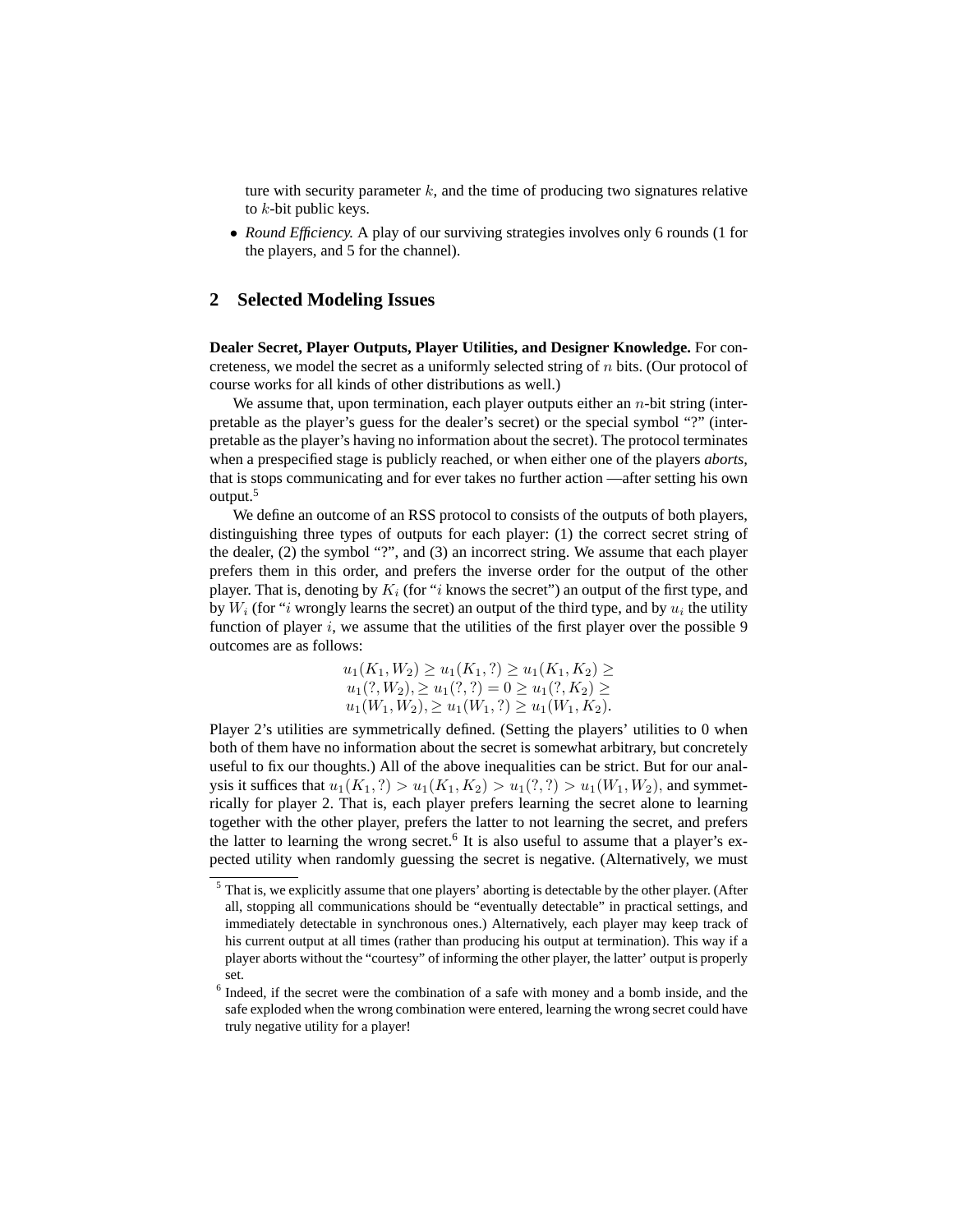ensure that the utility of random guessing is less than that of learning the secret together with the other player. Else, a player would not have any incentive to participate in an RSS protocol.)

This structure of the utility is assumed to be known to the dealer/designer. And so is an upperbound to the number of bits necessary to write down the largest of the 16 possibilities of the players. (In other words, it suffices for the designer to know the players' utilities within an exponential accuracy, rather than the linear accuracy of the prior works.)

**Ensuring the Rationality of Abort.** Rational secret sharing is a purely informational game, over a proper communication channel, where the dealer provides the players with their shares of a secret  $S$ . Our protocol, if a special point in which a player i has not yet learned the secret is reached, calls for him to abort. By so doing, of course, the player looses any hope of learning the secret. Thus, in order to guarantee that the suggested strategy survives IEOWDS, we need to ensure that, at that point, the player no longer has any rational hope of learning the secret (whether alone or together with the other player). What should this mean? In particular, of course, it should mean that i's expected utility when continuing the current execution of the protocol is worse than that of aborting outputting "?". But it *should not* mean just that. The dealer who has provided the players with their shares is now dead, and can no longer control what the players do from his grave. Thus, not only have the players all the information they need to continue any given execution of our protocol (if they so want), but they also have the ability of starting another execution from scratch. (For instance, they may use their same shares, but different coin tosses for their strategies, if probabilistic. Alternatively, if reusing the old shares is not "rationally advisable," they may first resort to a secure function evaluation to "compute new, equivalent and, independently selected shares from their old ones, and then execute our protocol again. The possible alternatives abound.) Better yet, perhaps, they also have the ability to start a totally different RSS protocol using the same communication channel. More generally yet (unless one were ready to make the outlandish assumption that no other channel exists), they have the ability to execute a totally different RSS protocol with a totally different channel! In sum,

*To rationalize player* i*'s aborting in an RSS protocol, we should* **prove** *that any chance for* i *to learn the secret, by any envisaged or un-envisaged means, is gone for ever.*

Realizing, formalizing, and indeed delivering this property is a main contribution of our work.

**Modeling Special Channels.** As discussed already, all RSS protocols with rational players have been designed for some special communication channel, such as a swap channel, or a simultaneous-broadcast channel. Since we have just argued that a proper analysis of RSS should include the possibility of running a different protocol over a different channel, it becomes imperative to model any possible special channel of communication. We do so by letting special channels consist of "mildly trusted parties in abundant supply." Let us explain. If some party  $T$  could be totally and universally trusted, then many problems (including rational secret sharing) would be trivialized. For instance, the dealer might as well confide his secret to  $T$  and ask him to reveal it when all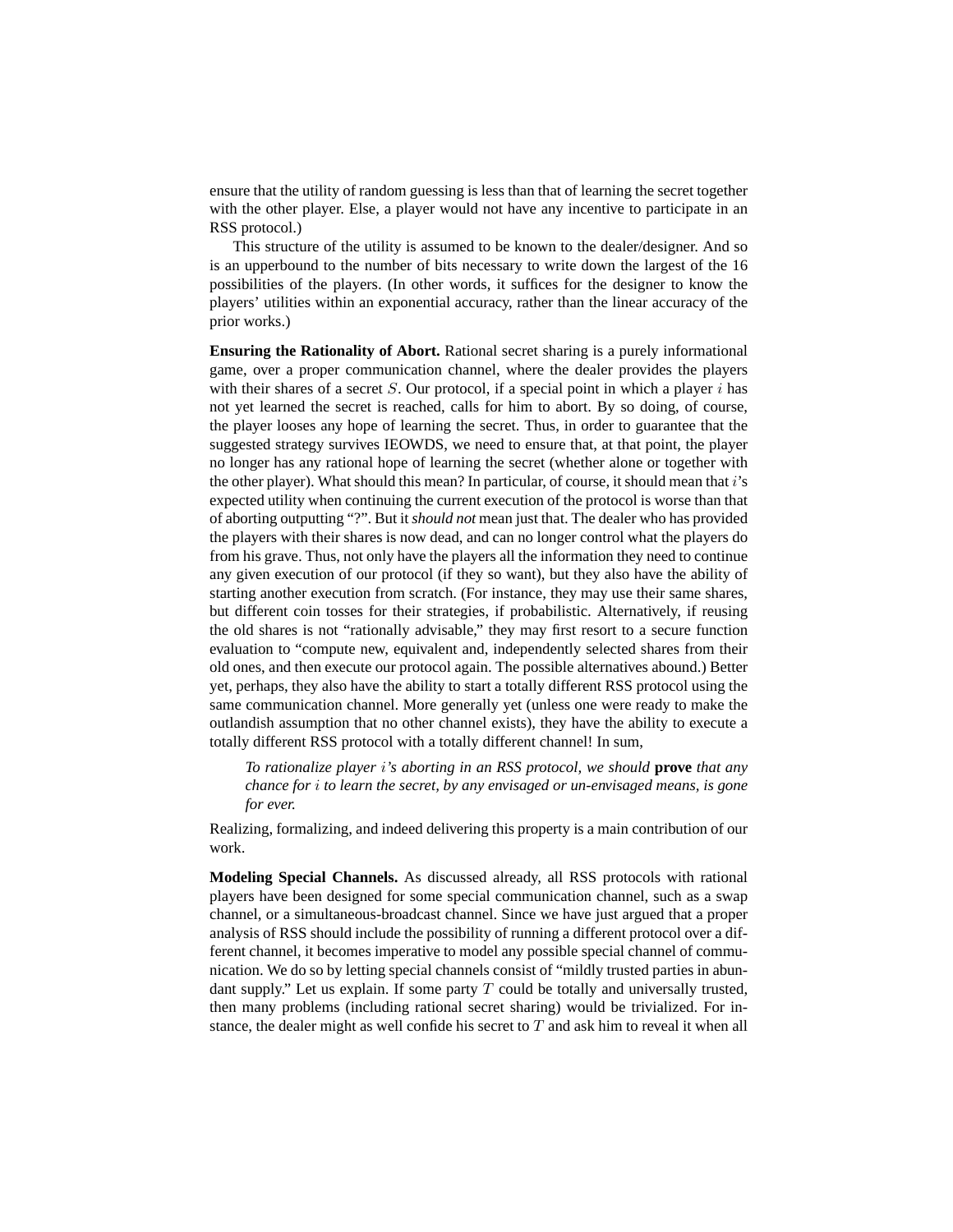the designated players show up together. Thus "mild trust" became imperative. As for abundant supply we mean that there is not a unique mildly trusted party in the world. (If this were the case, one might ask  $T$  to interact only once with a given group of players for a given task, and simplify a lot of things too.) By contrast, to model the fact that a special communication channel (if it exists at all) is indeed a commodity purchasable at any store, we envisage that there is a plurality of mildly trusted parties, not aware of —or not in contact with— each other.

Accordingly, following [ILM08], we model a mildly trusted party in abundant supply as a *verifiable trusted party* (VTP for short) with no memory. By verifiable we mean that every one can see the actions a VTP takes and verify that they are the prescribed ones. That is, a VTP is not trusted to keep, nor to correctly make any secret actions. A VTP knows nothing and acts publicly, so that he is trusted only to the extent that he will indeed publicly perform his prescribed public actions.

For example, a VTP can trivially implement a swap channel between two parties as follows. First each of  $A$  and  $B$  seals his message for the other into an opaque envelope and publicly gives it to the VTP. Then the VTP publicly hands  $A$ 's envelope to  $B$  and B's envelope to A.

As for another example, a VTP can implement a simultaneous-broadcast channel as follows. First,  $A$  and  $B$  seal their respective messages for the other in two envelopes and publicly hand them to  $T$ , then  $T$  publicly opens both of them.

In sum, VTPs can be viewed as a formalization of a legal system. One may not want to trust his secrets to —say— a judge, but should at least trust a judge to carry out under public scrutiny a specified sequence of totally public actions. Since typically there are multiple judges to choose from, the analogy with the legal system makes it clear that the players can always walk to an new judge to execute their protocol one more time. The analogy also makes it clear that if one type of channel is available, then indeed other types are likely to be available too. Whether or not, as *functions*, the "swap channel" is reducible to the "simultaneous-broadcast-channel" (or viceversa), from the VTP perspective, both exist. (Indeed any judge can, with envelopes, implement both channels and a host of similar ones.) This highlights the point that when a player is asked to abort, then it really must be the case that no hope to resurrect the secret exists for him, no matter what other protocol and channel might be considered.

**Adding Costs to the Model.** Consider a cryptographic rational secret sharing protocol in which the dealer also announces an encryption  $E$  of the secret  $S$ . Then, a player, in addition to any other strategy, also has available a computational-attack one: namely, abort and try to decrypt E. A computational-attack strategy is also possible in our protocol, but in a more complex way. Indeed, successfully forging a given value enables a player to learn the secret alone, and force the other to learn a false secret. Thus we too need to argue that computational-attack strategies are not rational. One way to do so is to define a computationally bounded version of rational secret sharing. A preferable way is to *attach cost to computation* so as make it preferable for a player to play honestly our protocol rather than try to attack the signature scheme and then, if the attack is successful, getting an advantage in the protocol. Details will be provided in the final version. (In any case, as argued by Halpern and Pass [HP08] considering computational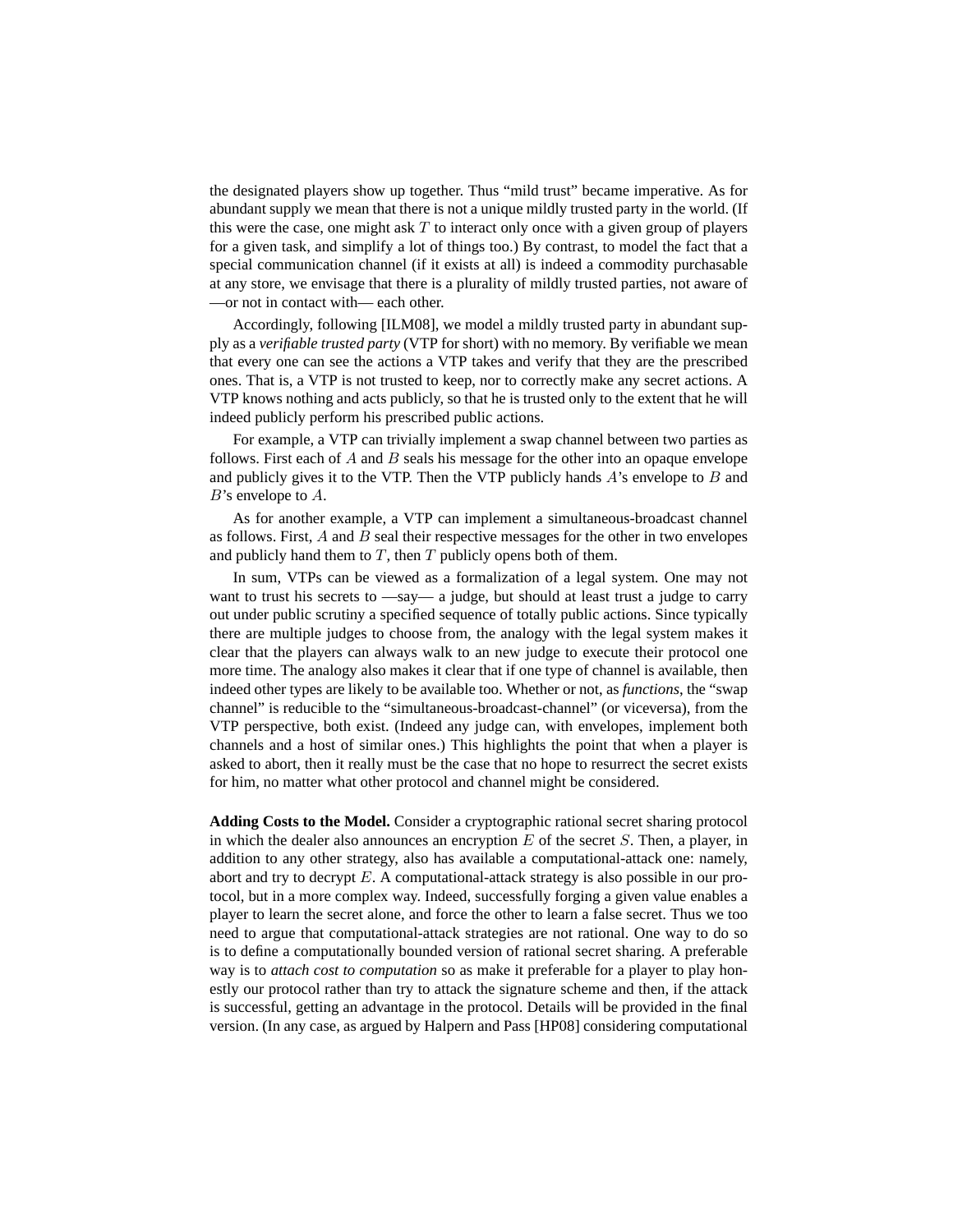costs may be meaningful even for more traditional —i.e., non-cryptographic— game theoretic settings.)

We also associate a small additive cost of  $\gamma$  to each use of the channel. (E.g., every one has the right to access the legal system, but incurs a fixed cost in doing so.

We note that additive (or multiplicative) discounts of the players final utilities are quite standard in game theoretical models in which the players could go on interacting (possible even for ever), typically by executing a given sub-game.<sup>7</sup>

**The Issue of Bargaining.** Finally, let us bring to the reader attention a point totally neglected so far. Traditionally, to guarantee the dealer's wish that all players learn the secret (at least when everyone behaves rationally), the only restrictions envisaged for the utilities are *local to each player* (e.g., each player must prefer reconstructing the secret alone to reconstructing it together with the other player, etc.). That is, the utilities of an individual player must be "compatible with each other," but not with those of other players. We wish to point out, however, that it is necessary to consider *inter-player* restrictions on the players' utilities, or be ready live with the consequences relative to the dealer's wishes. Let us explain.

A dealer providing players with shares of his secret S automatically enables them to *bargain*. In a bargaining situation, one player may get a better deal than others *without any failure of rationality*. For instance, in an RSS context, Player 1 may simply insist that unless everyone plays a protocol in which he learns the secret *alone* 99 times out of 100, he is not going to cooperate. (In a sense, if to Bill Gates learning the secret together with you and me is worth \$1K, but learning it alone is worth \$1B, then he would be wasting time and opportunity costs in participating with you and me in a "fair" reconstruction of the secret. Therefore, he may successfully bargain for a higher probability of learning the secret.) Now, if the dealer indeed has come up with shares and channels enabling the players to rationally reconstruct the secret together using a given special communication channel, then we should also expect that —whether with the same or with a different channel— the players can use their same shares to skew the payoffs so as to suit their bargaining needs. Truly unbelievable assumptions must be made to prevent the shares to be used in this alternative manner (especially in light of the result of [ILM08], that essentially enables the players to do rationally almost anything, although not too conveniently). Thus, either one must make the additional assumption that the players utilities are such that their bargaining game has a unique solution (e.g., some form of symmetry), or the dealer must be ready to die in peace with the comfort that either all players (if rational) will learn the secret, or that he has put all of them on a *technically* equal bargaining position.

The reader is free to pick the assumption he prefers. But always guaranteeing that all players together learn the secret may not be possible. For the rest of this extended abstract let us assume that the utilities are such that there is a unique bargaining solution.

<sup>&</sup>lt;sup>7</sup> For instance, if a given contract is executed after  $i$  days of negotiation it is worth less to the players than executing the same contract as  $i - 1$  days of negotiation.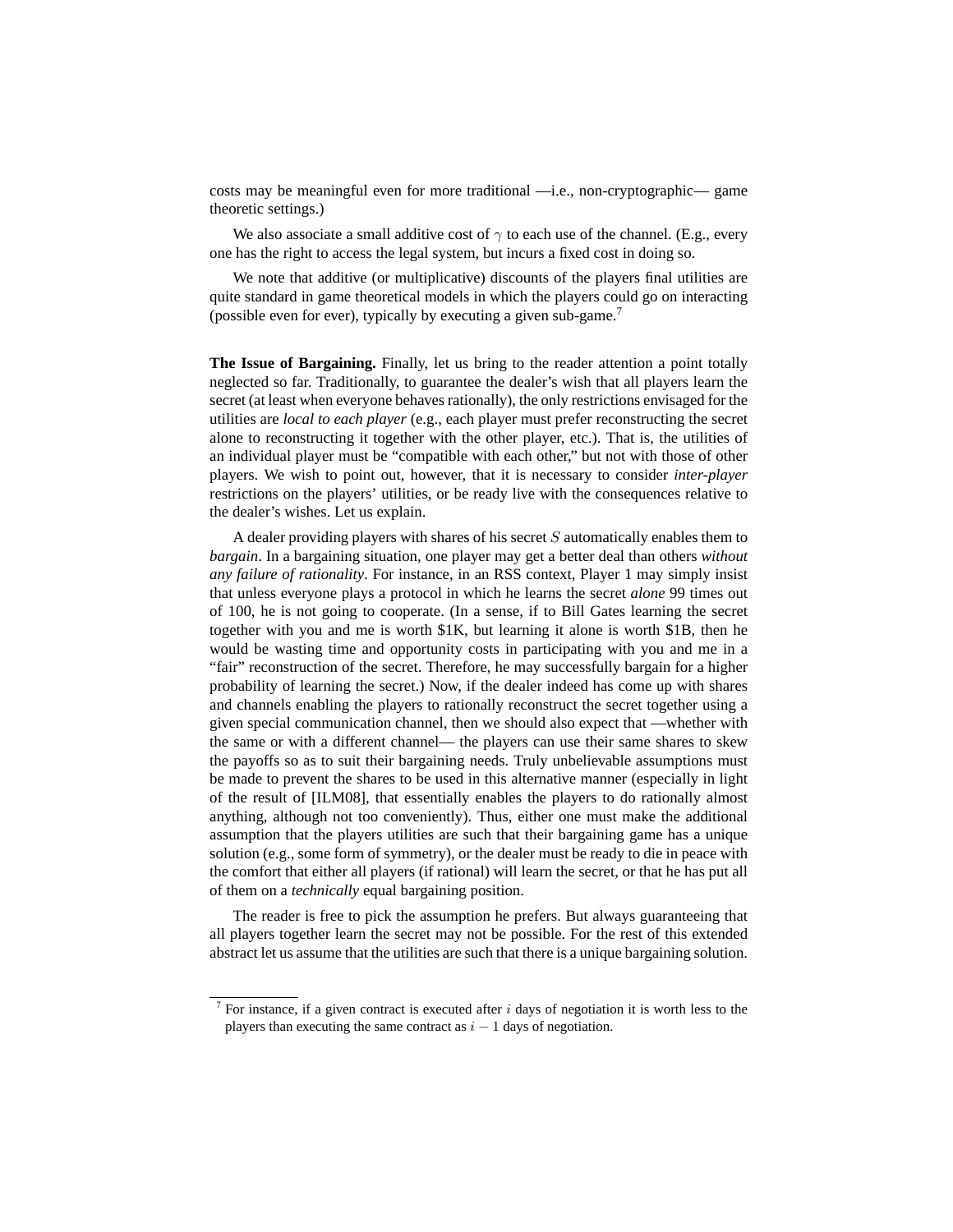# **3 Our Enriched Solution**

It is actually simpler to explain first our protocol assuming that a VTP can operate not just on ordinary envelopes and digital signature schemes, but also on a special, dealersealed, envelopes, and then to show how these special envelopes can be replaced by ordinary ones and digital signatures. A dealer-sealed envelop is such that anyone can verify that it has been sealed by the dealer, and thus that its content is what the dealer wanted it to be. Any attempt to break the dealer's seal is guaranteed to be detectable by anyone.

Notice that, if such special envelopes were available, then a trivial solution to the RSS problem exists. In essence, the Dealer creates two random shares of the secret s, that is two random strings  $s_A$ ,  $s_B$  such that  $s = s_A \oplus s_B$ , and then provides player A (respectively  $B$ ) with infinitely many pink (respectively, blue) dealer-sealed envelopes, each containing  $s_A$  (respectively  $s_B$ ).

Players A and B interact with a VTP as follows. First, each player, simultaneously with the other, gives the VTP one of his dealer-sealed envelopes. Then, if the VTP receives both a pink and a blue dealer-sealed envelope, he publicly opens both of them. Else (e.g., one of the envelopes is ordinary, or has a broken seal), he destroys all envelopes received. In either case, the players incurr a positive cost for this interaction.

It is not hard to prove that the above indeed is a RSS protocol, and that it actually is game solvable in dominant-strategies. The problem, however, is that we see no way of replacing dealer-sealed envelopes with ordinary ones and digital signatures in the simple protocol above. We thus now describe a more complex protocol for which we can "simulate" dealer-sealed envelops.

In order to guarantee implementation in surviving strategies, our protocol critically introduces an asymmetry in the way the players are treated.

#### **3.1 Dealer's Instructions:**

On input an  $\ell$ -bit secret s and a security parameter  $k'$ , do:

- 1. Choose a random string  $\sigma \in \{0,1\}^{\ell}$  and compute  $s' \leftarrow s \oplus \sigma$ .
- 2. Choose a value  $k$  such that for all  $i$ 
	- (a)  $u_i(both) > (2^{-k/2}) u_i(alone) + (1 2^{-k/2}) u_i(empty)$
- 3. For  $i = 1, 2, \ldots, k$ , repeat the following
	- (a) Randomly select a four-tuple  $(a_0, a_1, b_0, b_1)$  such that  $a_0, b_0$  are a random  $\oplus$ -sharing of the secret s' and  $a_1, b_1$  are random and independent values of the same length as s.
	- (b) Pick two random bits  $e_1, e_2 \leftarrow \{0, 1\}.$
	- (c) Player 1's share is  $(a_{e_1}, a_{1-e_1})$  and Player 2's share is  $(b_{e_2}, b_{1-e_2})$ .
	- (d) Player 1's check value is  $C_{1,i} = (e_2, b_1)$  and player 2's check value is  $C_{2,i} = (e_1, a_1).$
	- (e) Place value  $a_i$  into envelope  $E_{1,i,j}$  and place value  $b_i$  into envelope  $E_{2,i,j}$ for  $j \in \{0, 1\}$ .
- 4. Let C be the  $k(\ell+1)$ -bit number corresponding to the check values  $C_{2,1}, \ldots, C_{2,k}$ . Choose random values  $\alpha, \beta \in \mathbb{Z}_k$  and compute the message authentication code  $\gamma = \alpha \cdot C + \beta$ .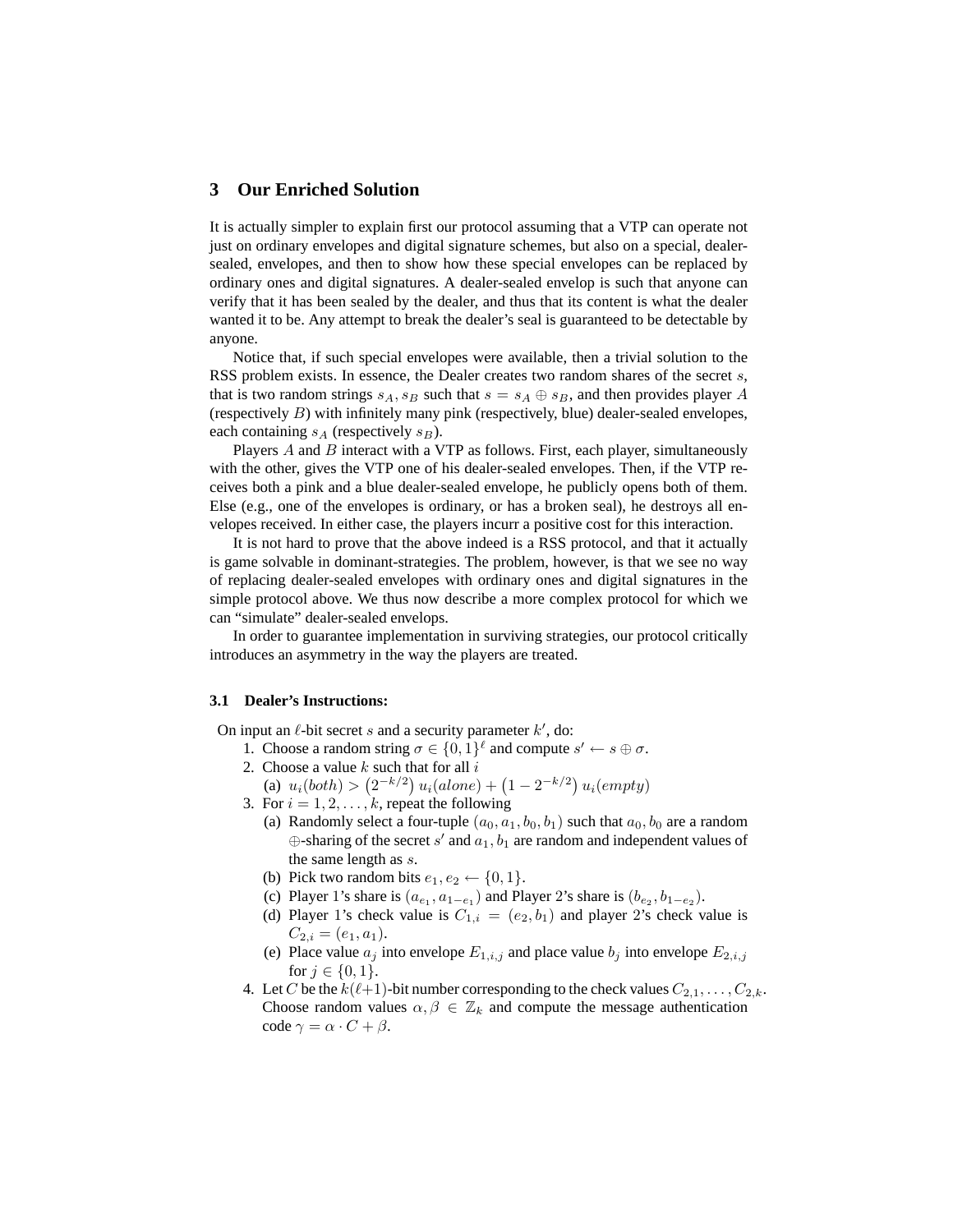- 5. Place into an envelope  $E_{1,0}$  the values  $(C_{1,1}, \ldots, C_{1,k}, \alpha, \beta)$  and into an envelope  $E_{2,0}$  the values  $(C_{2,1}, \ldots, C_{2,k}, \gamma)$ . Seal the envelope  $E_{1,0}$ .
- 6. Place into an envelope  $E_{p,\sigma}$  the value  $\sigma$  for  $p \in \{0,1\}$ .
- 7. Send the player 1 the envelopes  $E_{1,0}, E_{1,\sigma}$  and  $E_{1,i,j}$  for  $i \in [1, k]$  and  $j \in$  $\{0, 1\}$ . Send to player 2 the envelopes  $E_{1,0}, E_{1,\sigma}$  and  $E_{1,i,j}$  for  $i \in [1, k]$  and  $j \in \{0, 1\}.$

#### **3.2 Reconstruction Instructions**

Recall that a player's strategy consists of a Turing machine that on input a history  $h$ outputs either a special symbol  $\perp$  to indicate abort, an output string s, or a sequence of  $2k + 1$  strings to place into envelopes that are submitted to the VTP. We use the symbol  $\varepsilon$  to denote the initial history consisting of only the envelopes received from the dealer.

#### **Player** *p* **instructions**  $T(h)$  :

- 1. If  $h = \varepsilon$ , then submit envelopes  $E_{p,0}$  and  $E_{p,i,j}$  for  $i \in [1, k]$  to the VTP. If the VTP destroy the envelopes, output ⊥ and stop. Else, after the VTP completes all of its steps, reconstruct n candidates of  $s$  by xor'ing the non-check values that have been opened. Let  $s'$  be the majority candidate. If no majority exists, then output  $\perp$ . Otherwise, privately open envelope  $E_{\sigma}$  and output  $s' \oplus \sigma$ .
- 2. For all other histories, output  $\perp$  (i.e. do not invoke the VTP).

#### **VTP Instructions** :

- 1. Publicly verify envelope  $E_{1,0}$ . If the envelope's seal does not verify, then destroy all envelopes. Otherwise, publicly open the envelope to reveal the values  $(C_{1,1},\ldots,C_{1,k})$  and  $\alpha,\beta$ .
- 2. Publicly open envelope  $E_{2,0}$  to reveal values  $C = (C_{2,1}, \ldots, C_{2,k})$  and  $\gamma$ . If  $\gamma \neq \alpha \cdot C + \beta$ , then destroy all envelopes.
- 3. Open the check envelopes (left or right) of player two indicated by  $C_{1,i}, \ldots, C_{1,k}$ . If there exists an opened envelope  $E_{2,i,j}$  that does not match its stated value in  $C_{1,i}$ , the check fails: destroy all envelopes.
- 4. Open the check envelopes (left or right) of player one indicated by  $C_{2,i}, \ldots, C_{2,k}$ . If there exists an opened envelope  $E_{1,i,j}$  that does not match its stated value in  $C_{2,i}$ , the check fails: destroy all envelopes.
- 5. If all  $k$  checks succeed, open the remaining  $2k$  envelopes (corresponding to shares of the secret  $s'$ ).

#### **3.3 Analysis**

**Theorem 1.** *The strategy profile* (T, T) *for players 1 and 2 constitute a profile that uniquely survives the iterated deletion of weakly dominated strategies in the given VTP model.*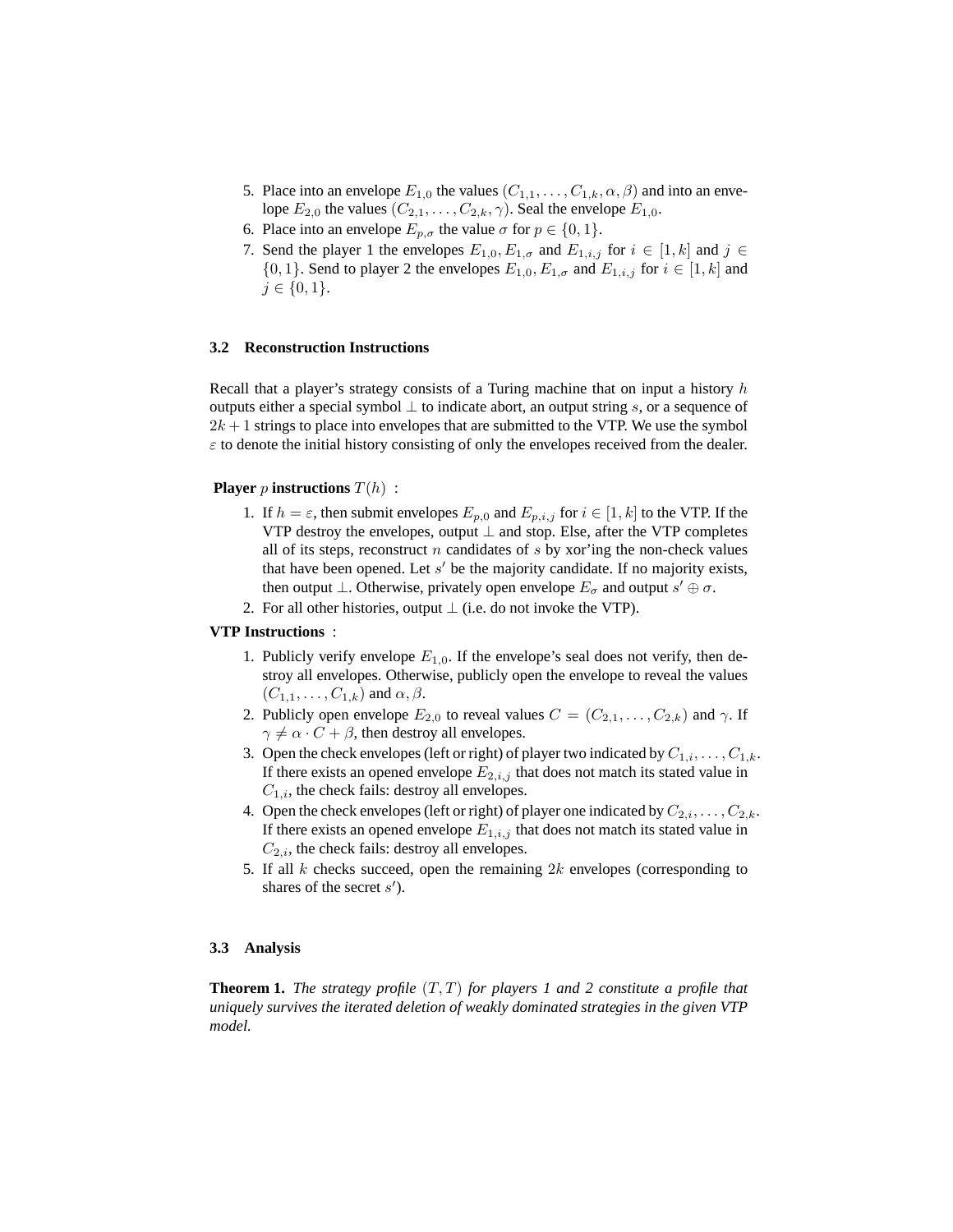*The main idea of the proof.* Unless the first envelope submitted by the first player is sealed correctly, the VTP destroys envelopes. Once the one-and-only sealed envelope  $E_{1,0}$  is opened, the second player knows which of her share values are check values, and which are values that are used in the sharing of  $s'$ . If the VTP succeeds in the same use that  $E_{1,0}$  is opened, then both players learn the secret. If it does not, then some check envelope has failed and therefore no share value has yet been opened. In subsequent uses of the VTP, the second player can then modify all of her share values by XORing a random string  $r$  to them. This action is undetectable by the first player. Moreover, this action is the weakly dominant response for player 2 since player 2 prefers to learn the secret alone. Therefore, the first player has no hope to recover the secret (since any future opened share values will be independent of the real secret  $s'$ . Thus, the first player will abort in every subsequent use of the VTP. As a result, it is best for the second player to submit the envelopes received from the dealer on the first use (since either her envelopes are never opened, or they are opened in the first and only rational opportunity there will be to recover the secret). In this case, the first player should follow  $T$  since each use of the VTP incurs a small cost. Then finally, the second player should also play T.

**Definition 1.** *A* revealing history *h* is a history in which the envelope  $E_{1,0}$  has been opened and verified in some use of the VTP, but in every use of the VTP, all envelopes have been destroyed.

Let  $X_1$  be the set of all player-one strategies, and  $X_2$  be the set of all player-two strategies. Notice that for all  $\sigma \in X_1$ ,  $u_2(\sigma, T) \ge u_2(nolearn)$  and for all  $\tau \in X_2$ ,  $u_1(T, \tau) \geq u_1(nolearn)$ . Therefore in the first step of removal, all guessing strategies that have expected utility less than  $u_n(nolearn)$  can be removed.

For any player-two strategy  $\tau$ , define  $\Gamma(\tau)$  as the following strategy:

- 1. For the first use of the VTP, follow  $\tau(\varepsilon)$ . If the first use of the VTP results in all envelopes being opened, output the same as strategy  $\tau$ .
- 2. If the first use of the VTP does not result in all envelopes being opened, for the subsequent uses of the VTP, follow strategy  $\tau$  with the following exception: for any revealing history  $h$ , compute which of player 2's envelopes are non-check envelopes, choose a random value  $r$  and XOR  $r$  to each of these non-check values. Use these new non-check envelope values in place of the original non-check values received from the dealer to compute  $\tau(h)$  for all subsequent histories h. If in this use or any subsequent use of the VTP, all envelopes are opened, compute the output O as per  $\tau$  using the original non-check envelope values.

*Claim.* For any player-two strategy  $\tau \in X_2$  such that  $\tau \neq \Gamma(\tau)$ ,  $\Gamma(\tau)$  weakly dominates  $\tau$ .

For any player-one strategy  $\sigma$ , the player-two strategies  $\tau$  and  $\Gamma(\tau)$  are the same for the first use of the VTP, and thus result in similar utilities in any execution that succeeds.

For any revealing history,  $\Gamma(\tau)$  never does worse than  $\tau$  since  $\Gamma(\tau)$  is both perfectly indistinguishable from  $\tau$  to player one, and the share values produced by  $\Gamma(\tau)$  do not have any information about the secret s'. Since  $\Gamma(\tau) \neq \tau$ , then there is some  $\sigma$  and some execution for which  $\Gamma(\tau)$  will be strictly better than  $\tau$ .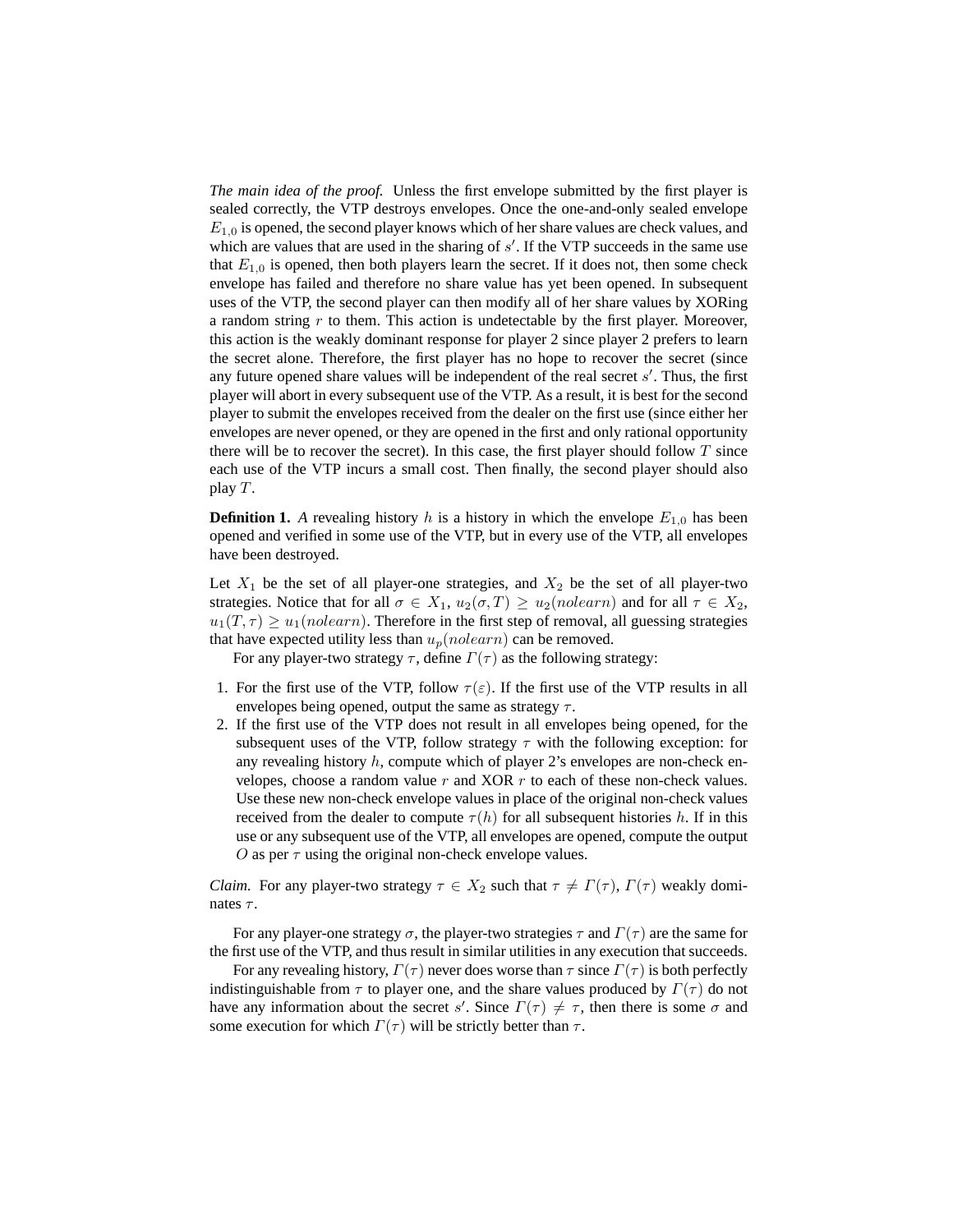Set  $X_2^1 = \{ \Gamma(\tau) \}_{\tau \in X_2}$ . For any player-one strategy  $\sigma$ , let  $\Pi(\sigma)$  be the strategy that does the following: If the input history h is not revealing, then follow  $\sigma(h)$ . If input history  $h$  is revealing, then (a) never use the VTP in any subsequent round and (b) if  $\sigma(h)$  outputs a string s, then output s and otherwise output  $\perp$ .

*Claim.* For any strategy  $\sigma$  for which (1)  $\sigma(\varepsilon)$  submits the sealed envelope  $E_{1,0}$ , and (2) there exists  $\tau' \in X_2^1$  such that  $(\sigma, \tau')$  produces a revealing history h with positive probability and  $\sigma(h) \neq \bot$ , the strategy  $\Pi(\sigma)$  weakly dominates  $\sigma$ .

Consider any profile  $(\sigma, \tau)$  were  $\tau \in X_2^1$ . The strategies  $\sigma$  and  $\Pi(\sigma)$  are equivalent on the first use of the VTP and therefore result in the same history  $h$ . If  $h$  is successful, then both  $\sigma$  and  $\Pi(\sigma)$  result in reconstructing the secret. Similarly, if h is not successful and also not revealing, then the two strategies are equivalent. If h is revealing, but  $\sigma(h)$ produces an output, then both are equivalent. Finally, if  $h$  is a revealing history and  $\sigma(h)$  uses the VTP again, then  $\Pi(\sigma)$  is strictly better. This follows because  $\tau$  survives the first step of removal, and therefore  $\tau$  produces envelopes for the second (and future) uses of the VTP that are independent of the secret  $s'$ . This upper-bounds player 1's utility  $u_1(\sigma, \tau)$  by  $-\epsilon + u_1(nolearn)$ . However,  $u_1(\Pi(\sigma), \tau') = u_1(nolearn)$  which is strictly greater. (Similar analysis for the case when  $\sigma$  outputs s instead of  $\bot$ .)

The second condition of the claim ensures this situation occurs for some  $\tau$ , and therefore therefore  $\Pi(\sigma)$  weakly dominates  $\sigma$ .

Set  $X_1^1$  to be the set of player-one stratgies in which after the sealed envelope is submitted, the VTP is never used again. Let  $\Theta^i(\tau)$  be the player-two strategy that plays  $T(\varepsilon)$ in the first *i* uses of the VTP, and follows  $\tau$  for all subsequent uses.

*Claim.* If  $\tau \neq \Theta^1(\tau)$ , then  $\Theta^1(\tau)$  weakly dominates  $\tau$ .

Consider any player-one strategy  $\sigma \in X_1^1$ .

For those executions of  $\sigma$  in which player 1 submits an unsealed envelope in the first use of the VTP, all envelopes are immediately destroyed and therefore it holds that  $u_2(\sigma, \Theta(\tau)) = u_2(\sigma, \tau)$  since both strategies are equivalent for all second and subsequent uses of the VTP.

We now consider those executions of  $\sigma$  in which the sealed  $E_{1,0}$  is submitted. (This can only happen once.) Let  $p_{\sigma,\tau}$  be the probability that under profile  $(\sigma,\tau)$ , the first use of the VTP results in destroyed envelopes. Observe that  $p_{\sigma,\tau} \geq p_{\sigma,\Theta(\tau)}$  for all  $\sigma$ . Since  $\sigma \in X_1^1$ , the VTP is never used again by  $\sigma$ , and therefore  $u_2(\sigma, \tau) = p_{\sigma, \tau} u_2(learn)$ which is less than or equal to  $p_{\sigma,\Theta(\tau)}u_2(learn) = u_2(\sigma,\Theta(\tau))$ . The condition that  $\Theta(\tau) \neq \tau$  implies that the inequality is strict for some player one strategy  $\sigma$  which establishes the claim. Induction can be used to show that the claim holds for all i. Set  $X_2^2 = {\Theta(\tau)}_{\tau \in X_1^1}$ .

*Claim.* The player-one strategy T weakly dominates every surviving strategy  $\sigma$ .

Observe that  $u_1(T, \tau) = u_1(both)$  for any  $\tau \in X_2^2$ . Any other player one strategy has a positive probability of causing the VTP to destroy all envelopes, and therefore incurring a cost of  $-\epsilon$ .

A similar argument with  $\Pi$  can be used to show that every player-two strategy, in any use of the VTP that reveals the dealer-received envelope  $E_2$ , no longer uses the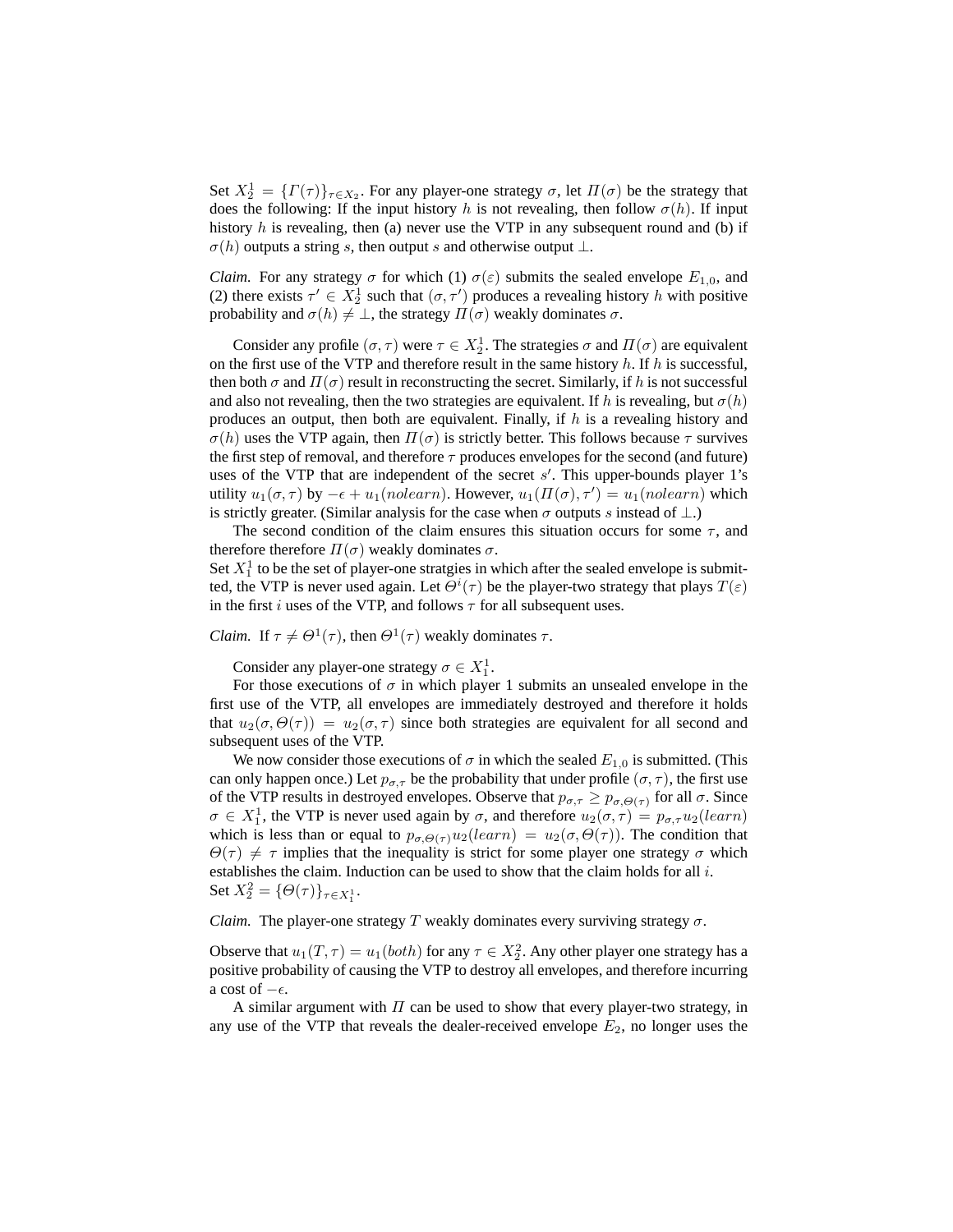VTP. This implies that the player-two strategy  $T$  weakly dominates every surviving strategy.

# **Acknowledgements**

Many thanks to Sergei Izmalkov for his characteristically generous and insightful help.

## **References**

- [ADGH06] I. Abraham, D. Dolev, R. Gonen, and J. Halpern. Distributed Computing Meets Game Theory: Robust Mechanisms for Rational Secret Sharing and Multiparty Computation. In *PODC '06*.
- [BP98] Elchanan Ben-Porath. Correlation without mediation: Expanding the set of equilibria outcomes by "cheap" pre-play procedures. *J. of Economic Theory*, 80:108–122, 1998.
- [CM08] Jing Chen amd Silvio Micali. Resilient Mechanisms For Truly Combinatorial Auctions. MIT-CSAIL-TR-2008-067, November 2008.
- [GK06] S. Dov Gordon and Jonathan Katz. Rational secret sharing, revisited. In *SCN'06*.
- [GMW87] Oded Goldreich and Silvio Micali and Avi Wigderson. How to play any mental game. In *STOC'87*.
- [HT04] J. Halpern and V. Teague. Rational secret sharing and multiparty computation. In *STOC'04*, 2004.
- [HP08] J. Halpern and R. Pass. Game Theory with Costly Computation. Manuscript, 2008.
- [IML05] S. Izmalkov, S. Micali, and M. Lepinski. Rational Secure Computation and Ideal Mechanism Design. In *FOCS '05*.
- [ILM08] S. Izmalkov, M. Lepinski, and S. Micali. Verifiably secure devices. In *TCC'08*.
- [KN08a] G. Kol and M. Naor. Cryptography and Game Theory: Designing Protocols for Exchanging Information In *TCC'08*.
- [KN08b] G. Kol and M. Naor. Games for Exchanging Information. In *STOC'08*.
- [LMPS04] M. Lepinski, S. Micali, C. Peikert, and A. Shelat. Completely Fair SFE and Coalition-Safe Cheap Talk. In *PODC '04*.
- [LT06] Anna Lysyanskaya and Nikos Triandopoulos. Rationality and adversarial behavior in multi-party computation. In *CRYPTO'06*.
- [OPRV08] Shien Jin Ong and David Parkes and Alon Rosen and Salil Vadhan. Fairness with an Honest Minority and a Rational Majority. On Eprint, 2008/097.
- [OR] Martin J. Osborne and Ariel Rubinstein. A Course in Game Theory. MIT Press, 1994.

# **A The Ballot-Box Model**

Ballot-box mechanisms are extensive-form, imperfect-information mechanisms with Nature. Accordingly, to specify them we must specify who acts when, the actions and the information available to the players, when the play terminates, and how the outcome is determined upon termination.

A ballot-box mechanism ultimately is a mathematical abstraction, but possesses a quite natural physical interpretation. The physical setting is that of a group of players, seated around a table, acting on a set of *ballots*. Within this physical setting, one has considerable latitude in choosing reasonable actions available to the players. In this paper, we make a specific choice, sufficient for our present goals.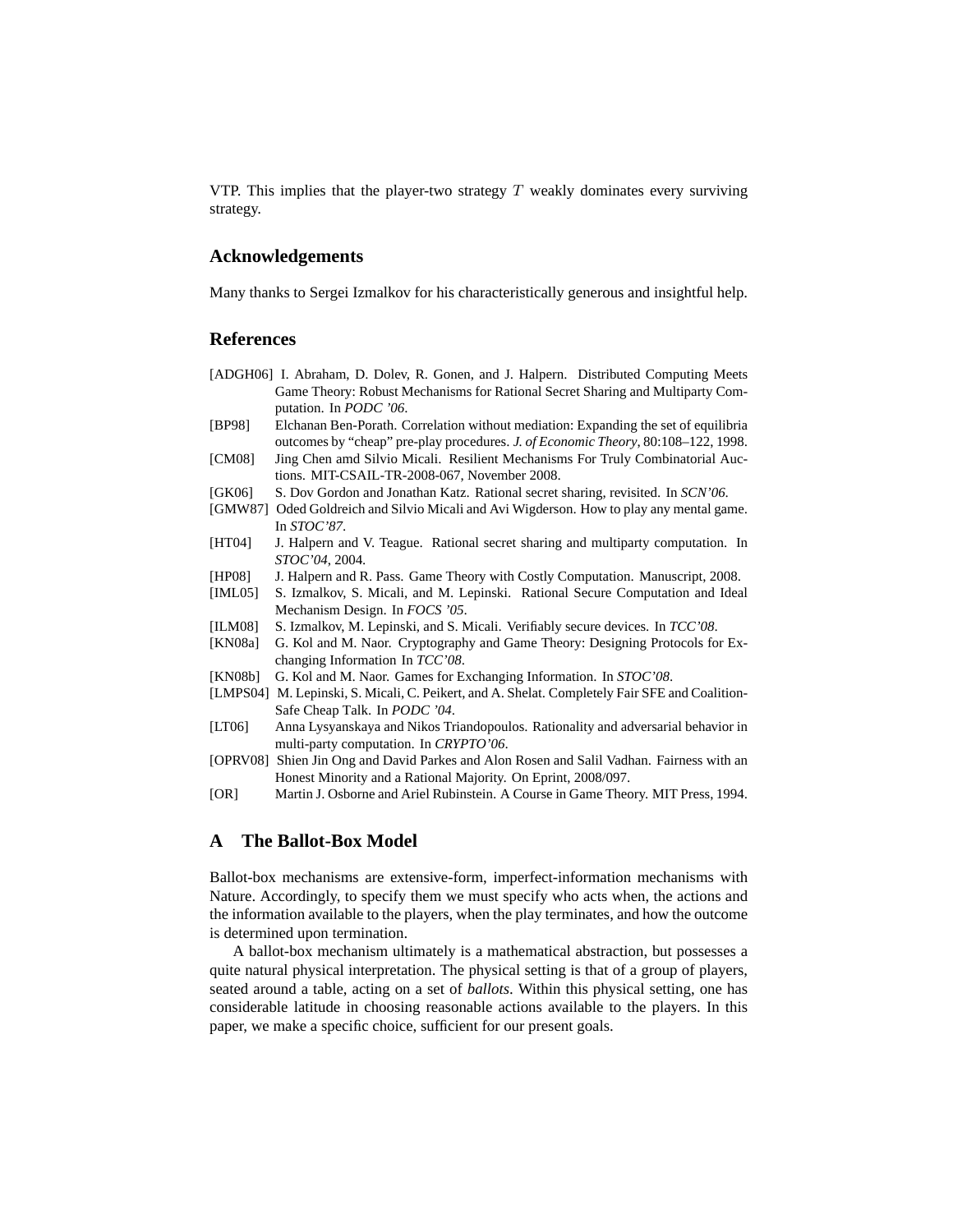#### **A.1 Intuition**

*Ballots.* Externally, all ballots of the same kind are identical. (Unlike [ILM08], we do not need super-envelopes here.) An envelope may contain a symbol from a finite alphabet. An envelope perfectly hides and guarantees the integrity of the symbol it contains until it is opened. Initially, all ballots are empty and in sufficient supply.

*Ballot-Box Operations.* We only need 3 classes of ballot-box operations. Each operation except for the first type is referred to as a *public action*, because it is performed in plain view, so that all players know exactly which action has been performed. These classes are: (1) writing a symbol on a piece of paper and sealing it into a new, empty envelope; (2) publicly opening an envelope to reveal its content to all players; (3) publicly destroying a ballot; and (4) do nothing.

*Public Information.* Conceptually, the players observe which actions have been performed on which ballots. Formally, (1) we associate to each ballot a unique identifier, a positive integer that is common information to all players (these identifiers correspond to the order in which the ballots are placed on the table for the first time or returned to the table  $-e.g.,$  after being ballot-boxed); and (2) we have each action generate, when executed, a public string of the form "A, j, k, l, ..."; where A is a string identifying the action and  $j, k, l, \ldots$  are the identifiers of the ballots involved. The *public record* is the concatenation of the public strings generated by all actions executed thus far.

#### **A.2 Formalization**

*Basic Notation.* We denote by  $\Sigma$  the alphabet consisting of English letters, arabic numerals, and punctuation marks; by  $\Sigma^*$  the set of all finite strings over  $\Sigma$ ; by  $\mathbb{S}_k$  the group of permutations of k elements; by  $x := y$  the operation that assigns value y to variable x; by  $p := rand(\mathbb{S}_k)$  the operation that assigns to variable p a randomly selected permutation in  $\mathbb{S}_k$ ; and by  $\emptyset$  the empty set.

If S is a set, by  $S^0$  we denote the empty set, and by  $S^k$  the Cartesian product of S with itself k times. If x is a sequence, by either  $x^i$  or  $x_i$  we denote x's ith element,<sup>8</sup> and by  $\{x\}$  the set  $\{z : x^i = z \text{ for some } i\}$ . If x and y are sequences, respectively of length j and k, by  $x \circ y$  we denote their concatenation (i.e., the sequence of  $j + k$ elements whose *i*th element is  $x^i$  if  $i \leq j$ , and  $y^{i-j}$  otherwise). If x and y are strings (i.e., sequences with elements in  $\Sigma$ ), we denote their concatenation by xy.

If A is a probabilistic algorithm, the distribution over A's outputs on input x is denoted by  $A(x)$ . A probabilistic function  $f : X \to Y$  is *finite* if X and Y are both finite sets and, for every  $x \in X$  and  $y \in Y$ , the probability that  $f(x) = y$  has a finite binary representation.

<sup>&</sup>lt;sup>8</sup> For any given sequence, we shall solely use superscripts, or solely subscripts, to denote all of its elements.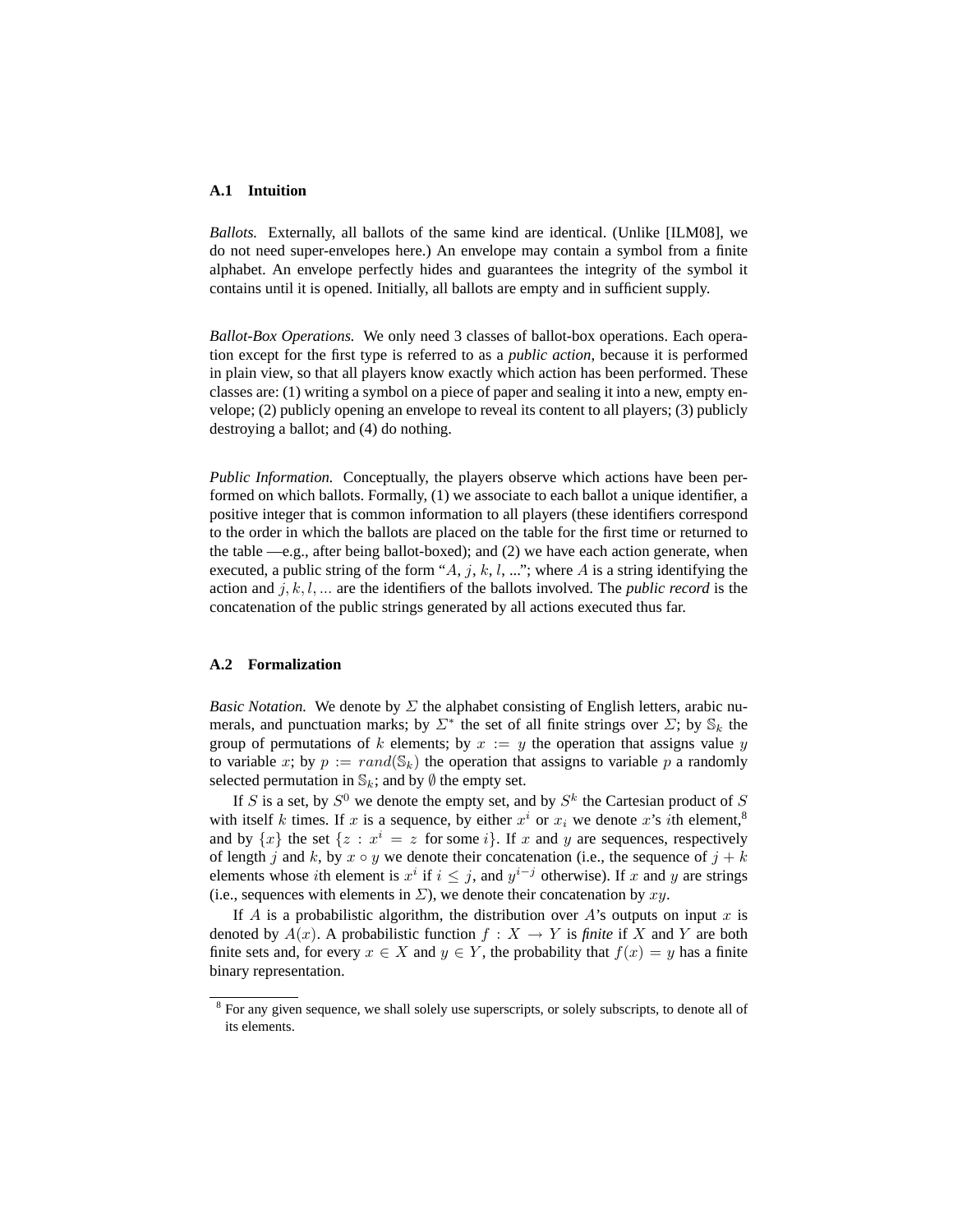*Ballots and Actions.* An *envelope* is a triple  $(j, c, 0)$ , where j is a positive integer, and c a symbol of  $\Sigma$ . A *ballot* is an envelope. If  $(j, c, L)$  is a ballot, we refer to j as its *identifier*, to c as its *content*, and to L as its *level*.

A set of ballots B is *well-defined* if distinct ballots have distinct identifiers. If B is a well-defined set of ballots, then  $I_B$  denotes the set of identifiers of B's ballots. For  $j \in I_B$ ,  $B_j$  (or the expression *ballot j*) denotes the unique ballot of B whose identifier is j. For  $J \subset I_B$ ,  $B_J$  denotes the set of ballots of B whose identifiers belong to J.

Relative to a well-defined set of ballots B: if j is an envelope in B, then  $cont_B(j)$ denotes the content of j; if  $x = j^1, \ldots, j^k$  is a sequence of envelope identifiers in  $I_B$ , then  $cont_B(x)$  denotes the concatenation of the contents of these envelopes, that is, the string  $cont_B(j^1) \cdots cont_B(j^k)$ .

- A *global memory* consists of a pair  $(B, R)$ , where
- $B$  is a well defined set of ballots; and
- R is a sequence of strings in  $\Sigma^*$ ,  $R = R^1, R^2, \ldots$

We refer to  $B$  as the *ballot set;* to  $R$  as the *public record;* and to each element of  $R$  as a *record*. The *empty global memory* is the global memory for which the ballot set and the public record are empty. We denote the set of all possible global memories by  $GM$ .

Ballot-box actions are functions from  $GM$  to  $GM$ . The subset of ballot-box actions available at a given global memory gm is denoted by  $A_{gm}$ . The actions in  $A_{gm}$  are described below, grouped in 8 classes. For each  $a \in A_{gm}$  we provide a formal identifier; an informal reference (to facilitate the high-level description of our constructions); and a functional specification. If  $qm = (B, R)$ , we actually specify  $a(qm)$  as a program acting on variables  $B$  and  $R$ . For convenience, we include in  $R$  the auxiliary variable ub, the *identifier upper-bound*: a value equal to 0 for an empty global memory, and always greater than or equal to any identifier in  $I_B$ .

1. (NEWEN, c) —where  $c \in \Sigma$ . "Make a new envelope with content  $c$ ." ub := ub + 1;  $B := B \cup \{(ub, c, 0)\}$ ; and  $R := R \circ (NEWEN, c, ub)$ . 2. (OPENEN, j) —where j is an envelope identifier in  $I_B$ . "Publicly open envelope j to reveal content  $cont_B(j)$ ."  $B := B \setminus \{B_i\}$  and  $R := R \circ (OPENEN, j, cont_B(j), ub).$ 3. (DESTROY, j) —where j is a ballot identifier in  $I_B$ . "Destroy ballot j"  $B := B \setminus \{B_i\}$  and  $R := R \circ ($ DESTROY, j, ub). 4. (DONOTHING). "Do nothing"  $B := B$  and  $R := R \circ (DONOTHING, ub)$ .

*Remarks.*

- All ballot-box actions are deterministic functions.
- The variable ub never decreases and coincides with the maximum of all identifiers "ever in existence." Notice that we never re-use the identifier of a ballot that has left, temporarily or for ever, the table. This ensures that different ballots get different identifiers.